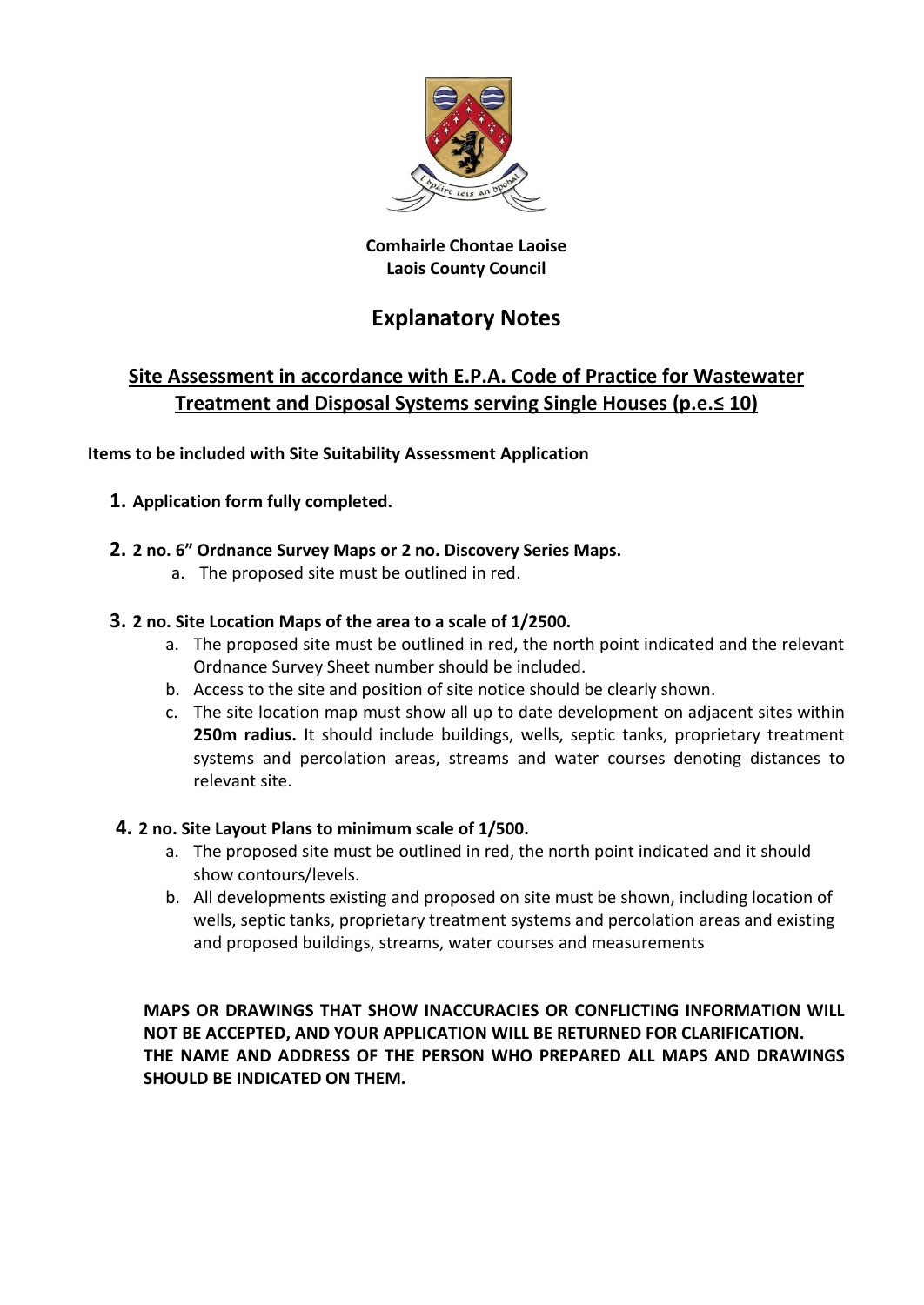### **5. The Test Fee - €550 per test.**

(Where a result has previously issued on the same site any subsequent test will incur a full fee.)

## **6. Written confirmation from the landowner to the effect that**:

- a. Council Officials are permitted onto the lands for testing purposes.
- b. There are no livestock on the site or entry lands to the site for the duration of the site visits. (Refer to the attached consent form.)

## **7. Direct access to the site must be provided.**

## **8. A Site Notice (enclosed) must be erected on site.**

Following the completion of a desktop study on your application site, Laois County Council will **notify you of a date and time for the excavation of the test holes, under the supervision of Laois County Council personnel**.

This notice will also advise as to the required depth of the trial hole.

Requirement for "P. Test Holes" and "T. Test Holes" will be advised on site during excavation at the scheduled date and time.

If for exceptional reasons you wish to postpone or cancel the site suitability assessment or excavation of the trial holes, **a minimum of 4 working days notice is required** otherwise you will be liable for the re-visit fee of €250.

**A message may be left on the following telephone no: 057 8664114 at anytime.**

### **If a site has previously undergone the site suitability assessment, a retest of the site will not be carried out unless one of the following actions is undertaken:**

- In the case of a site of 0.75 acres or more that has previously failed a site suitability assessment, the test area must be moved a minimum of 20m from the original test location within the site.
- In the case of a site of 0.5 acres that has previously failed a site suitability assessment, the site is extended by a minimum of 0.25 acres and the percolation area moved into additional area (a minimum of 20m from the original test location).
- Significant site improvement works are carried out on site and detail supplied to Laois County Council.

**Failure to comply with any of the above will result in delays in processing the application and in carrying out the test.**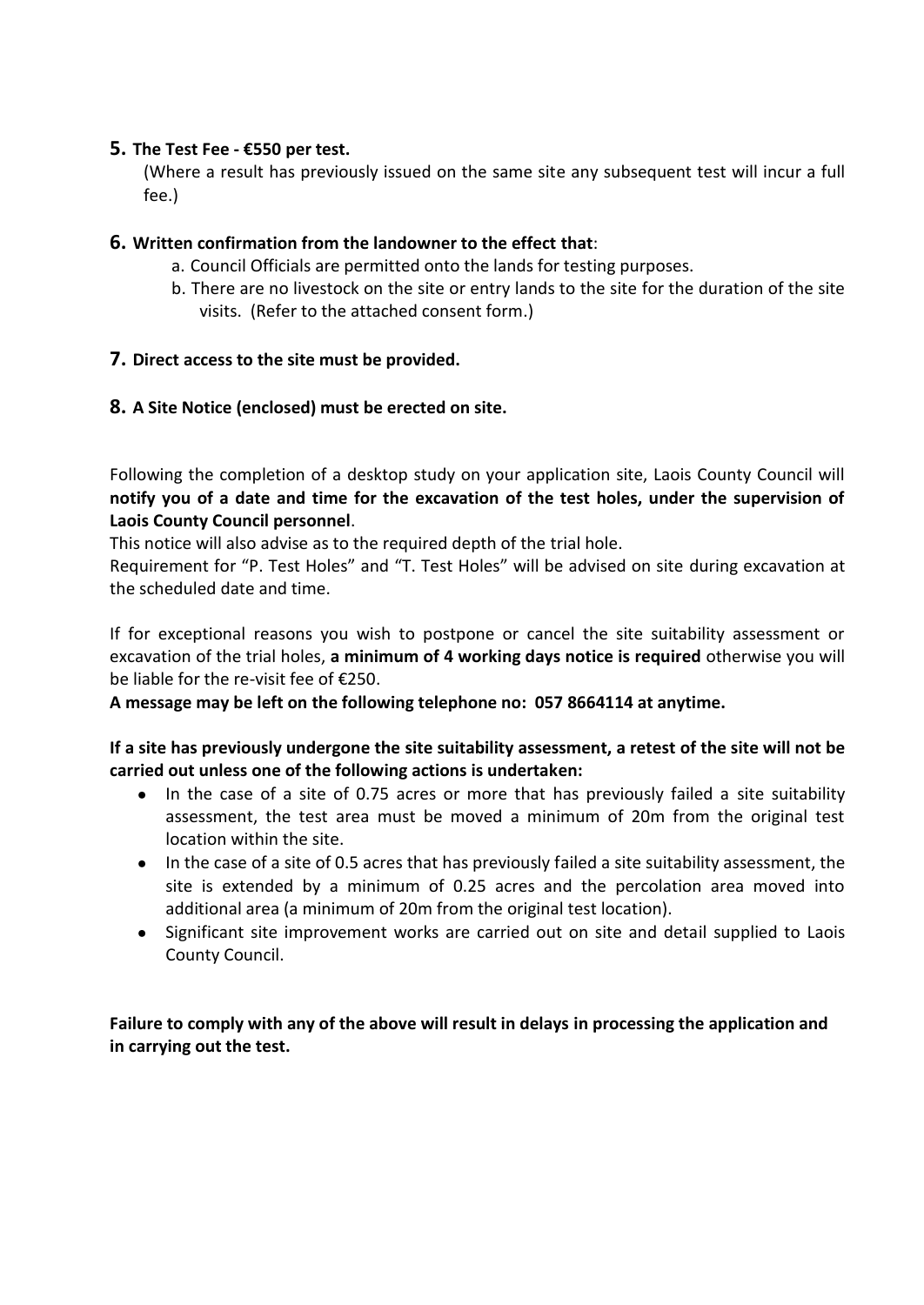#### **TEST HOLES REQUIRED**

All 7 test holes must be excavated adjacent to the proposed percolation area of the site.

There must be a minimum of **1000 litres** of water and a bucket provided at the T and P test holes.

The 7 no. test holes should be excavated as follows:

**1 x Trial Hole 3 x T-Test Holes 3 x P-Test Holes**

## Below is a typical Plan view of a Site Ready for Site Suitability Testing

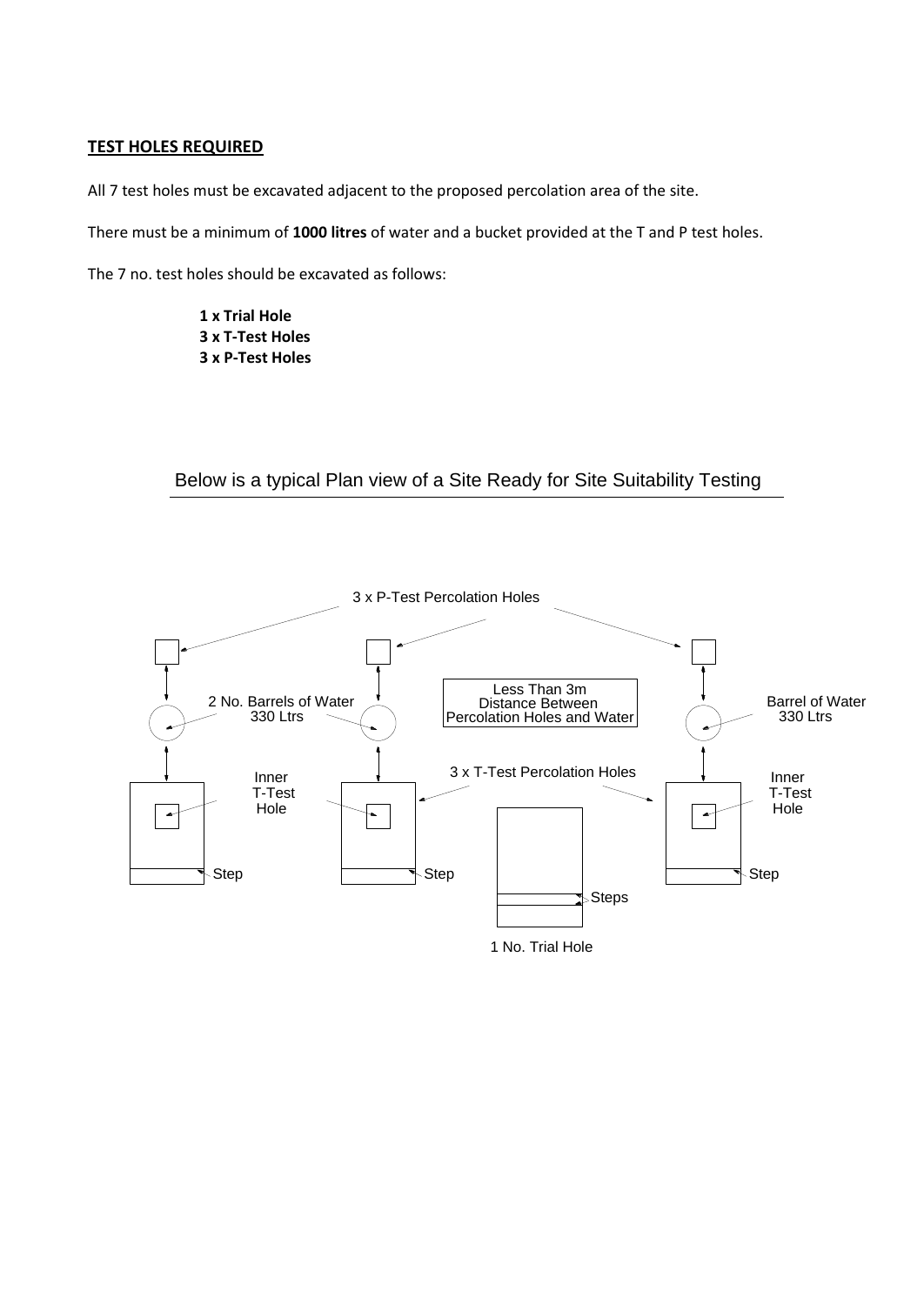

#### SECTION THROUGH WATER TABLE TRIAL HOLE

#### **REQUIREMENTS:**

| Number:        | 1 water table trial hole per site.                                                                                                                                                                                                                                                                                                                                        |
|----------------|---------------------------------------------------------------------------------------------------------------------------------------------------------------------------------------------------------------------------------------------------------------------------------------------------------------------------------------------------------------------------|
| Location:      | To be dug ADJACENT to the proposed percolation area.                                                                                                                                                                                                                                                                                                                      |
| Size:          | At least 1m square, by a minimum of 2m deep (or 3m for regionally important<br>Aquifer). These depths will be specified by Laois County Council Official following<br>desk study.                                                                                                                                                                                         |
| Perimeter:     | The area around the perimeter of any excavated hole should be clear of any soil for<br>Health and Safety reasons, and to prevent the hole from collapsing. The clear<br>distance should be greater than or equal to the depth of the excavated hole, i.e. if<br>the trial hole depth is 2.1m, the excavated soil should not be placed within 2m of the<br>hole perimeter. |
| Shoring:       | Temporary shoring may be necessary to prevent slippage and any shoring should not<br>extend more than 1.4m below ground level. Shoring should not interfere with the<br>flow of water into the hole.                                                                                                                                                                      |
| Steps:         | 2 steps as shown above and a clear path around the hole perimeter must be<br>provided to ensure safe access by the council official into the trial hole.                                                                                                                                                                                                                  |
| <b>Covers:</b> | Each hole may be covered separately to prevent the ingress of surface or rainwater.                                                                                                                                                                                                                                                                                       |
| Time:          | Test holes must be dug at least 48 hours prior to testing.                                                                                                                                                                                                                                                                                                                |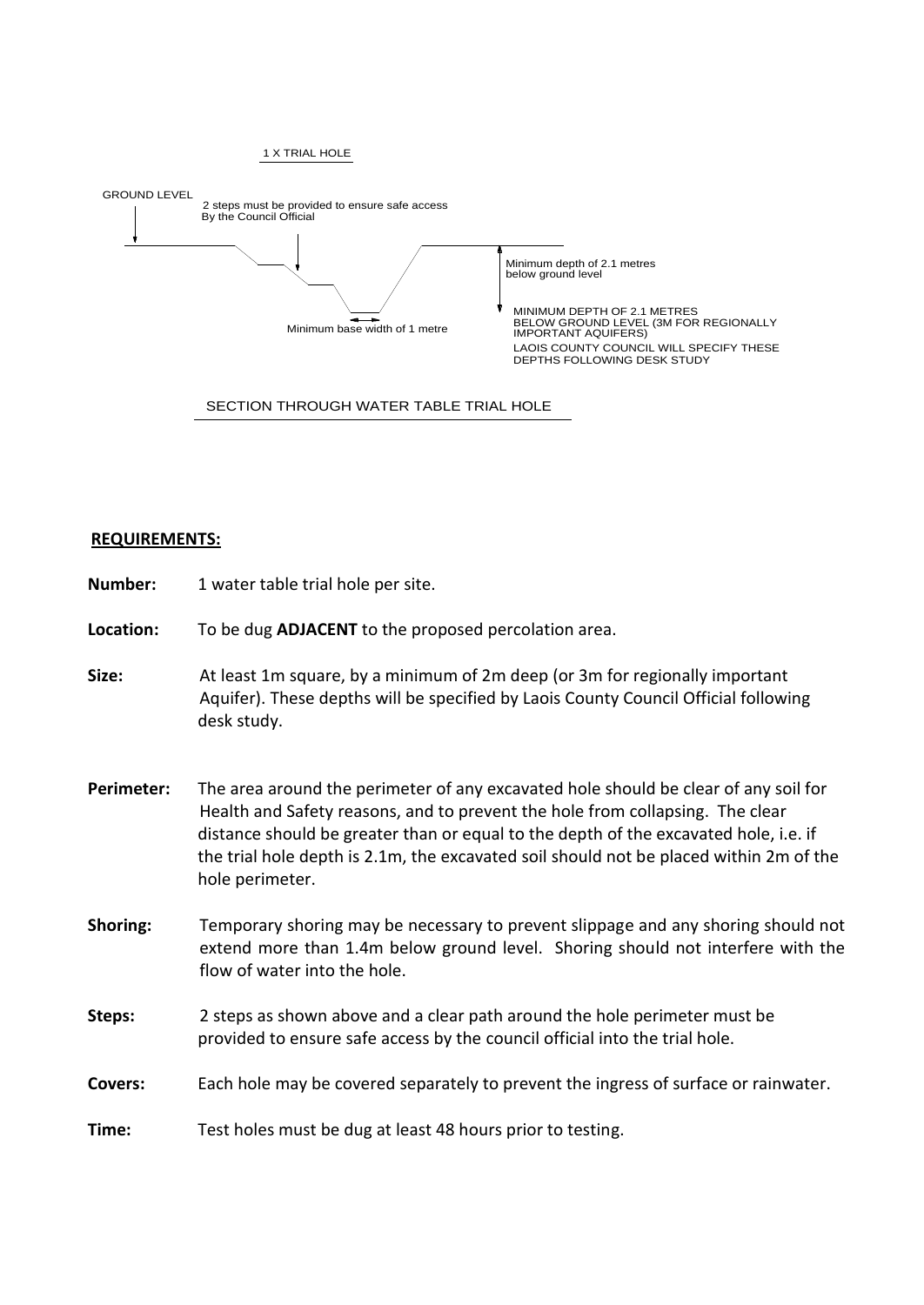## **3 x T-Test Holes**



TEST HOLE TO BE 300mm x 300mm SQUARE

## **Section through the percolation T-Test Hole**

Three T-Test holes at least 1.0m square shall be dug to the same depth as the invert of the proposed percolation pipes. A step as shown above and a clear path around the hole perimeter must be included to allow safe access by the council official. An inner percolation test hole measuring 300mm square x 400mm deep shall then be dug by hand in the base of these holes.

These test holes shall be dug **ADJACENT** to the proposed percolation area and at least 3m from the trial hole. The main hole may be dug by mechanical excavator but the inner percolation test holes shall be dug by hand as squarely as possible and to the exact dimensions as given above.

#### **REQUIREMENTS:**

**Number:** 3 x T-Test holes per site.

- **Location:** Adjacent to the percolation area, at least 3.0m from the trial hole and 3m from any other test hole.
- **Perimeter:** The area around the perimeter of the excavated holes should be secured and clear of any soil for Health & Safety reasons, and to help prevent the hole from collapsing. The clear distance should be greater than or equal to the depth of the excavated hole i.e. if the T hole depth is 900mm, the excavated soil should not be placed within 900mm of the hole perimeter.
- **Steps:** 1 Step must be provided to ensure safe access by the council official into each T hole.